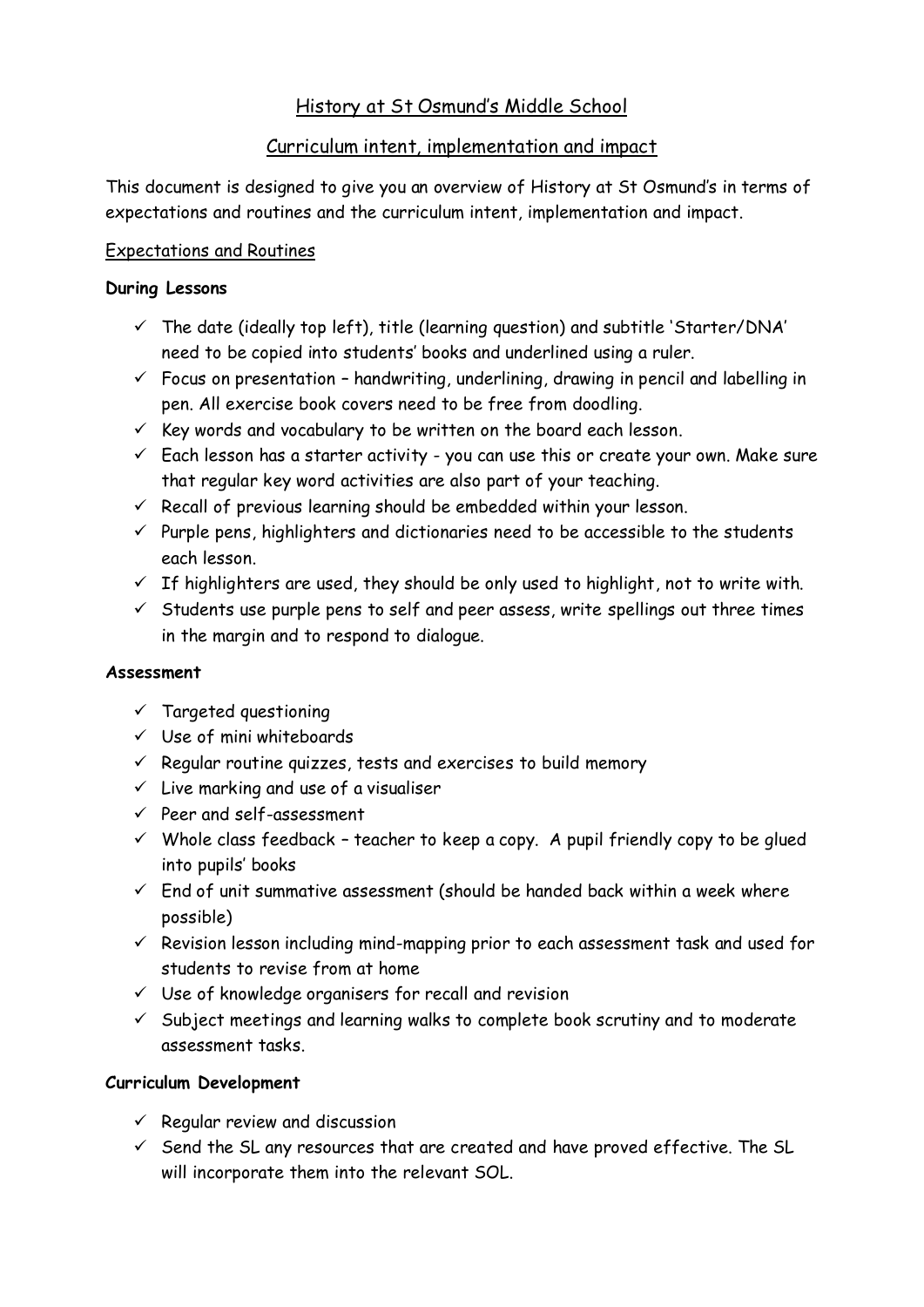- $\checkmark$  Whole class and teacher evaluations at the end of each unit to effectively review the content and activities.
- $\checkmark$  Subject meetings will promote the sharing of good practice

# Curriculum Intent

### **Subject design**

History in KS2 is designed to deliver high-quality lessons which are knowledge-rich, engaging and challenging for all.

The programme of study at KS2 continues to develop chronology and progresses from prior knowledge gained at first schools. Pupils should have a deep understanding of both the sequencing of periods of history and have a clear sense of characteristics of each period. They should know and understand the history of these islands as a coherent, chronological narrative, from the earliest times to the present day. Pupils should know and understand significant aspects of the history of the wider world: the nature of ancient civilisations; the expansion and dissolution of empires and characteristic features of past non-European societies. Pupils should be developing a range of historical terms in their appropriate context; makes links between events and changes within and across different periods and societies. History lessons will develop pupils' second order historical skills, including (but not limited to) - source analysis; interpretations and representations; cause and consequence; continuity and change; similarity, differences and significance.

The curriculum spirals into KS3 where pupils extend and deepen their chronological awareness; historical concepts are revisited and built upon, key skills and concepts are explored in a more sophisticated way. Pupils learn and remember methods of historical enquiry including how evidence is used rigorously to make historical claims and discern how and why contrasting arguments and interpretations of the past have been constructed. Lessons should be active, engaging and motivating, ensuring that pupils gain a mature and informed historical perspective of their world.

## **Reflecting our school values**

History in St Osmund's should inspire our pupils with a curiosity and fascination about the past. We aim to empower students with knowledge about diverse places, periods of history, and gain historical perspective, together with a deep understanding and empathy of others. To know and understand how people's lives have shaped this nation and how Britain has influenced, and been influenced by, the wider world in order to prepare our pupils to be global citizens for the future.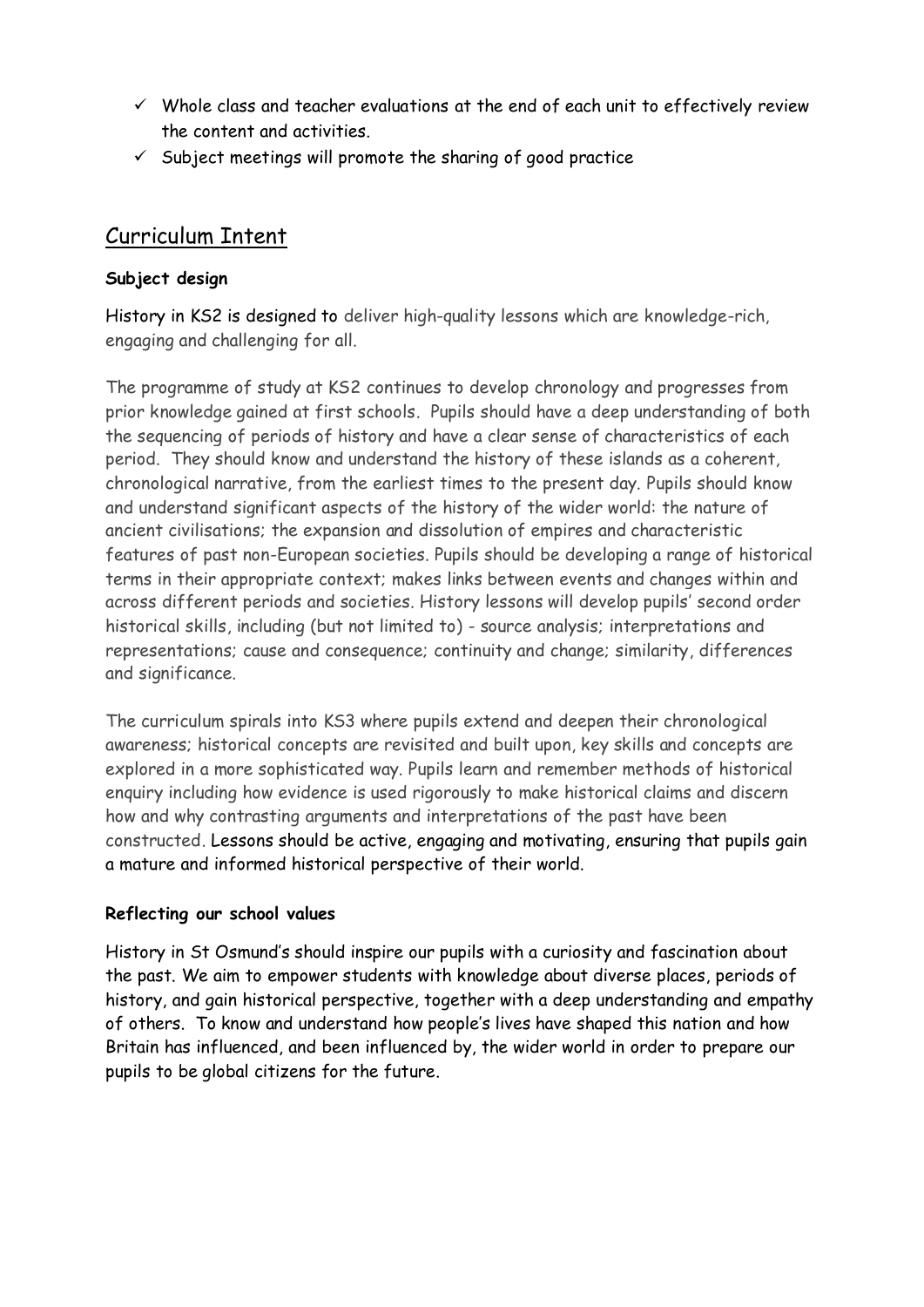## **Progression through the curriculum**

The curriculum is currently being reviewed to ensure greater depth and coverage of historical skills, as it moves from a literacy approach, to a distinct subject. The KS3 units include challenge of GCSE standard.

The curriculum includes regular opportunities to assess student progress. It is designed to build skills and knowledge and to recall previous knowledge to maintain progress of all aspects of History.

Success is a class who have an intrigue about the world - locally and globally; they have gained and developed skills and are becoming confident historians. Their books should demonstrate this progress. Moderation in DASP and subject meetings, considering prior attainment, should demonstrate that students at St Osmund's are in line, or exceeding, expectations of progress.

Knowledge organisers are one tool for regular home learning which is based on recall.

# Curriculum Implementation

#### **Equality of opportunity**

Through studying history at St Osmund's, pupils should obtain the necessary cultural capital to become well-informed and knowledgeable citizens. The curriculum has been carefully designed and can be accessed by all learners. SEND students are supported with literacy where necessary. Knowledge organisers have proven to be a useful tool to help all students in lessons and at home.

Our 'spiralled' curriculum develops the History skills and knowledge through the four years. **See History programme of study.**

# Curriculum Impact

#### **Ensuring student progression**

Second order concepts are integral to History teaching and learning. These include, but are not limited to, source analysis; cause and consequence; change and continuity; significance and communication of historical knowledge.

The curriculum is continually revised to challenge misconceptions and to ensure that concepts which are hard are taught well. Topics are revisited and built on through the four years in a scaffolding approach to learning.

Underperforming students are identified in each class. Subject teachers offer support which is mainly in class along with peer support which is evident in seating plans. PP children are supported in class and are financed to enable them to take part in trips.